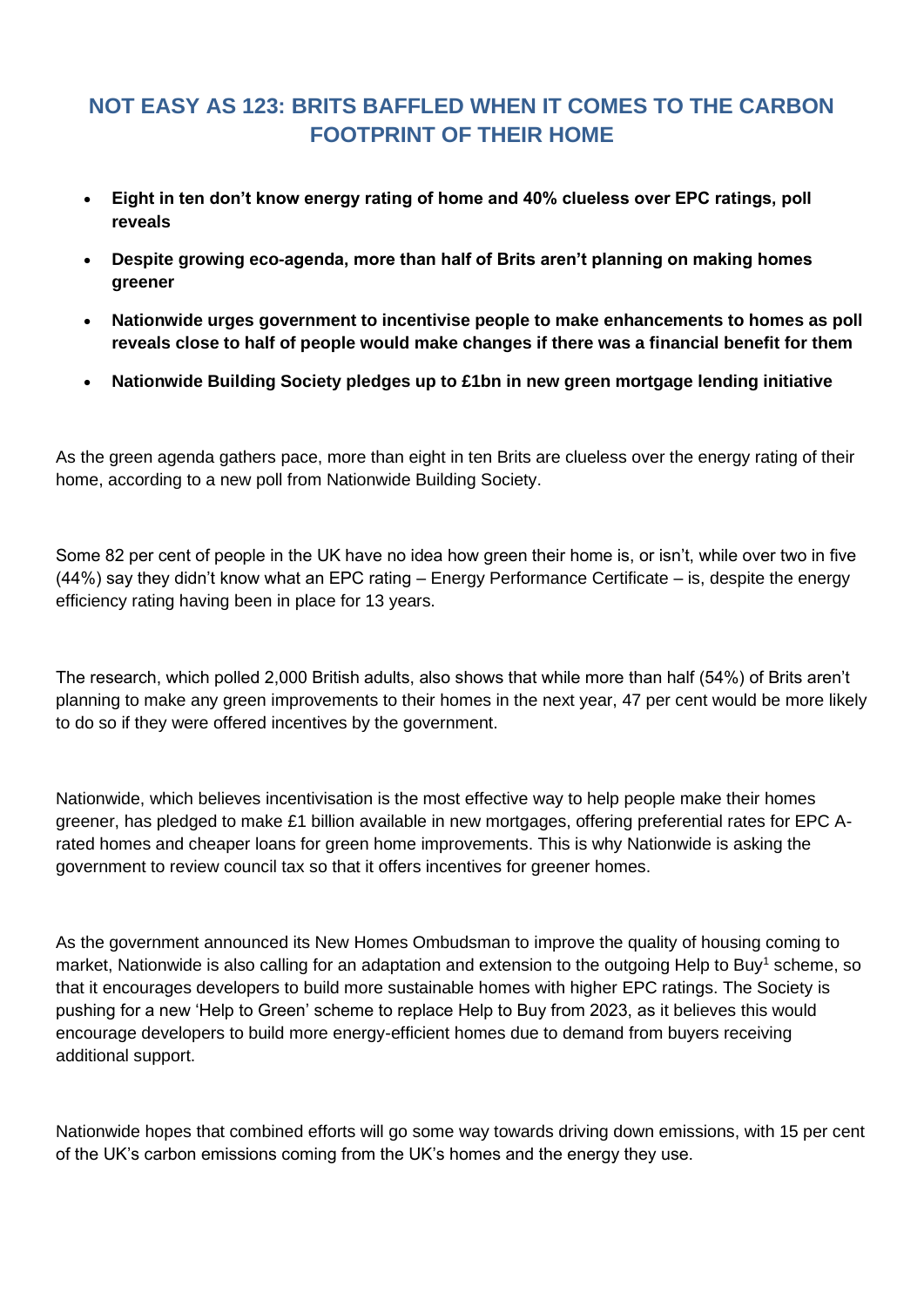The research also found that despite the increased interest in sustainability, around half (49%) of Brits aren't worried about the impact of their personal carbon footprint. Most haven't yet made significant purchases to change to their lifestyle, with 98 per cent of drivers not currently driving electric cars.

However, despite a lack of concern around individual impact, many are taking smaller steps to make a difference. These include:

- Three quarters (75%) having switched to energy-efficient light bulbs
- Almost two thirds (65%) having loft insulation
- 44 per cent having electric showers

Bolder moves to reduce the carbon footprint of houses is still a long way off though, with just two percent saying their homes use air source heat pumps for energy and just seven per cent having solar panels.

**Joe Garner, Nationwide Building Society's Chief Executive, said:** "Our social purpose is to help people into a place fit to call home, but it's equally important that we also look at how homes contribute towards emissions as part of the bigger picture.

"By growing our understanding of our individual impact, we can start to make a positive difference. However, as our research shows, real change will only be achieved if there is incentivisation. This is why on behalf of our members we are calling for government, housebuilders and lenders to work together to make a significant contribution towards achieving a net-zero carbon footprint. Our suggested reforms are about creating meaningful incentives for people to green their homes and that starts with an understanding of their EPC rating."

## **Notes to editor**

All figures, unless otherwise stated, are from YouGov Plc.

Total sample size was 2,198 adults. Fieldwork was undertaken between 5th - 6th February 2020. The survey was carried out online. The figures have been weighted and are representative of all GB adults (aged 18+).

Nationwide has more than 1.5 million homes on its mortgage balance sheet and announced earlier this month it will make £1 billion available for borrowers to reduce the carbon footprint of their homes, which was welcomed by The Green Finance Institute.

The £1 billion will be available to kickstart green home improvements and retrofitting by offering members: